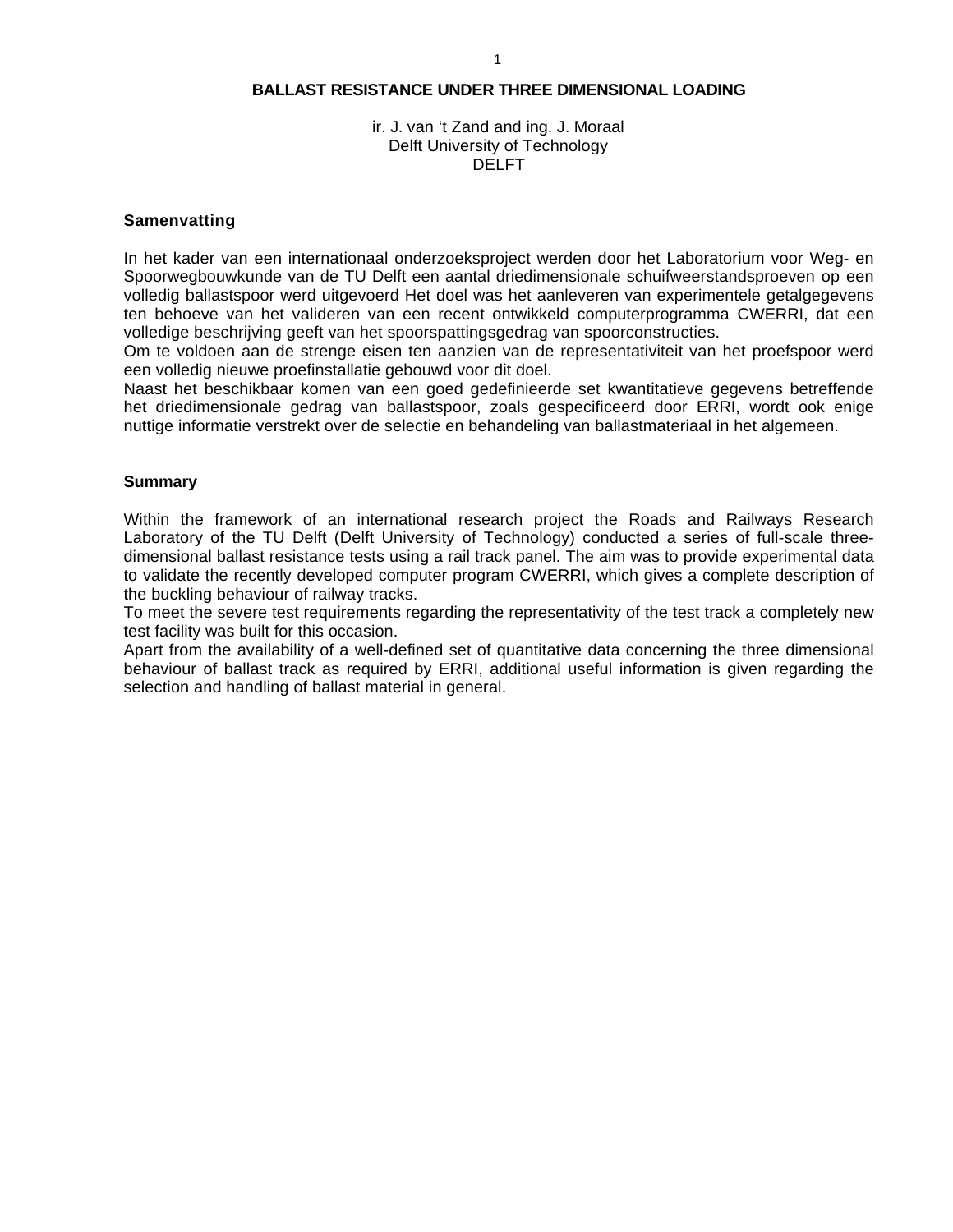# Page

| $\mathbf{1}$ . |      |  |
|----------------|------|--|
| 2.             |      |  |
| 3.             |      |  |
| 4.             |      |  |
| 5.             |      |  |
| 6.             |      |  |
| 7.             |      |  |
| 8.             |      |  |
|                | 8.1  |  |
|                | 8.2. |  |
|                | 8.3. |  |
|                | 8.4. |  |
|                | 8.5. |  |
| 9.             |      |  |
| 10.            |      |  |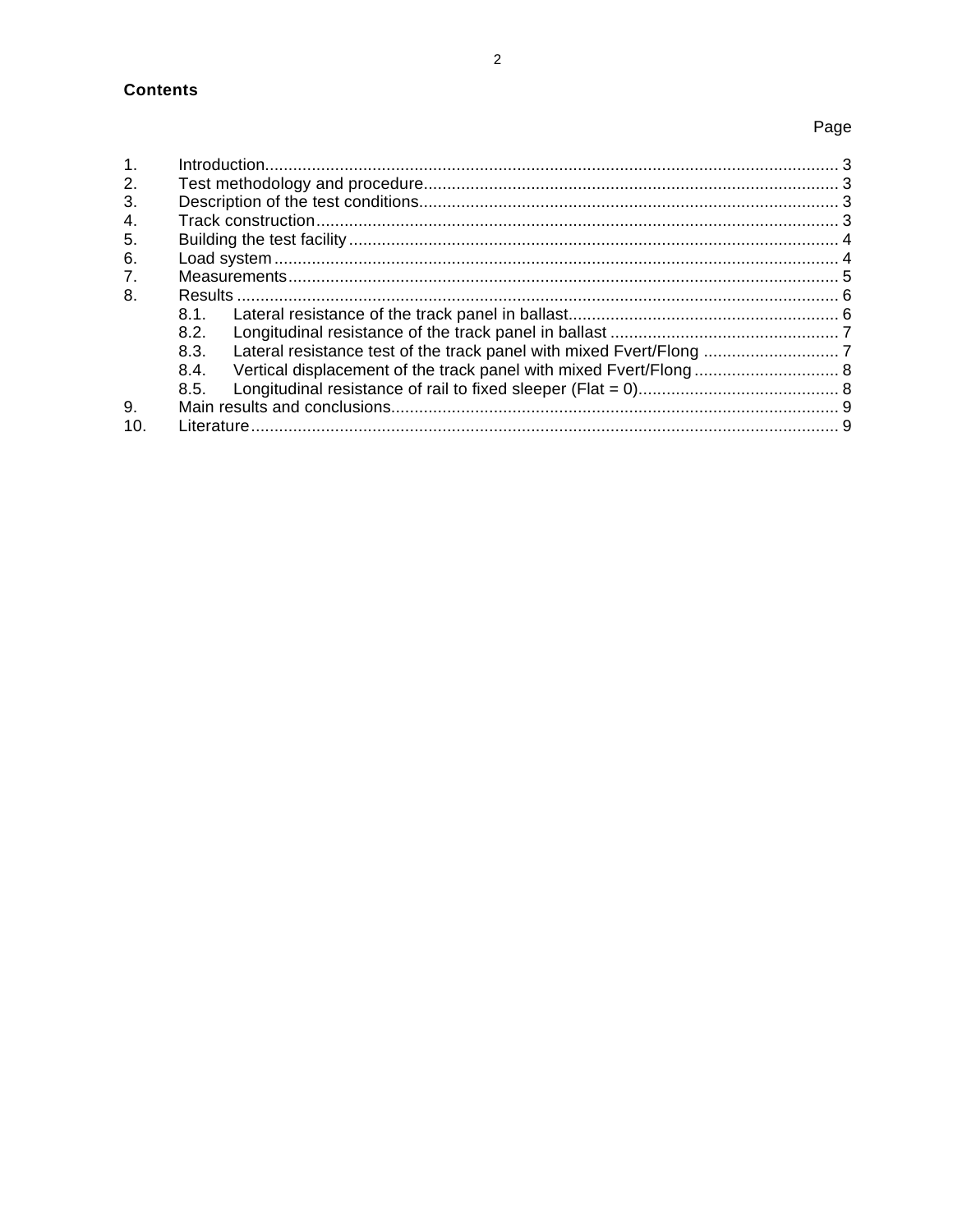# **1. Introduction**

To improve the understanding of the behaviour of Continuous Welded Rail (CWR) a theoretical research programme was initiated by ERRI/D202/WG3. Also, an experimental programme was formulated to provide the necessary input data and validation for the models. The Railway Engineering group of the TU Delft (Delft University of Technology) was invited to participate in the experimental programme according to a Test Specification. One particular result of interest was the graph relating the lateral resistance force exerted on a sleeper and the associated lateral displacement. Fig. 1 gives the assumed behaviour with some characteristic points.



*Figure 1. Lateral resistance characteristic definition*

To obtain more representative results a track panel with 5 sleepers was chosen for the test rather than using a single sleeper test.

# **2. Test methodology and procedure**

In this test the condition of the ballast in terms of geometry and compaction may have a decisive influence on the test data results. Therefore a very careful treatment of the ballast is necessary. Firstly, the boundary conditions of the ballast layer should approach the same deformation of the ballast under lateral and/or longitudinal loading as occur in practice. This means that the dimensions of a box containing the ballast should be large enough to prevent confining boundary effects. Secondly, the initial compaction state of the ballast should be maintained at the start of all tests to provide reproducible results. After each test, which is inherent destructive, the track should therefore be tamped and relined (preferably not lifted) and the ballast compacted using the same maintenance methods and procedures.

# **3. Description of the test conditions**

A general top view of the complete test facility is given in Fig. 2. The ballast confining box is composed of four heavy beams (HEB 1000) which also function as reaction beams for the sub-systems mounting the hydraulic actuators. The position of the test track is asymmetrically chosen with respect to the ballast box to minimise possible confining effects. A revolving crane was erected to place the vertical load elements on the track and to perform the lifting operation (negative vertical load) required at some test cases.

# **4 Track construction**

The cross section of the test track is shown in Fig. 3 and is composed of (top down):

- 2 rail lengths, section UIC54;
- 5 prestressed concrete sleepers NS90 with Vossloh fastenings Skl1 and railpad Fc9;
- ballast bed crushed stone 30/63, thickness under sleeper 30 cm;
- ballast mat James Walker type FC600/FC101;
- concrete slabs (Stelcon)  $2mx2mx10cm$ , total 120 m<sup>2</sup>;
- sand foundation (subgrade).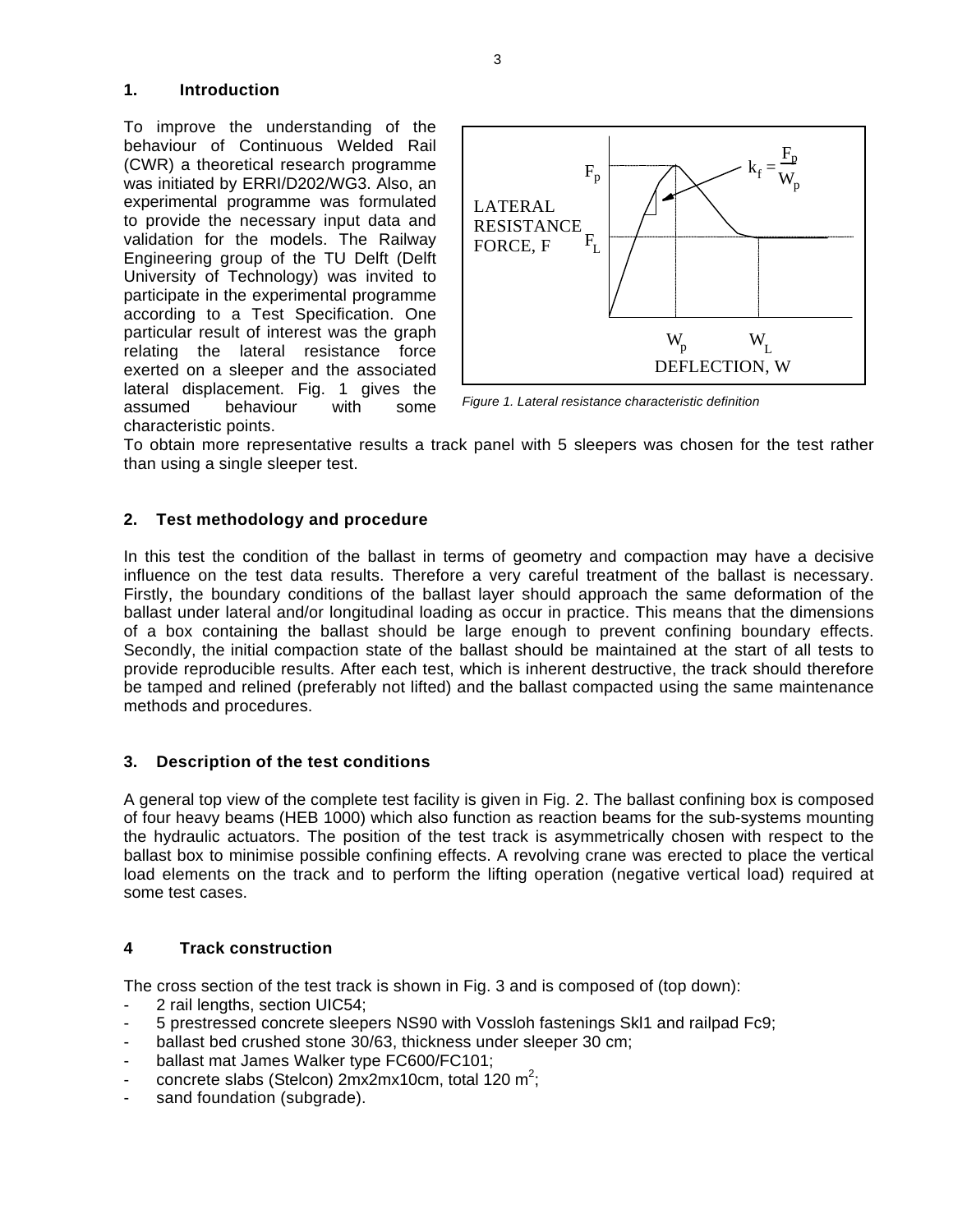According to the classification given in D202/WG3/Activity 1, the ballast condition can be characterised as weak ('lightly consolidated or tamped track with reduced ballast shoulder'). In the lateral direction removing the ballast corresponding with a fictive next sleeper (dotted rectangle in Fig. 4) simulated the continuity in real track. Not removing the ballast on this spot would give extra volume ballast to move in longitudinal testing resulting in an extra resistance. The elastic ballastmat underneath the ballast simulates the substructure if the supporting structure is relatively stiff as in this case.

## **5. Building the test facility**

As it was not possible to use existing test facilities in the laboratory building another suitable test location had to be found to perform the test programme mentioned above. After considering several options it was decided to build a temporary test facility on the testing ground available behind the laboratory building. Deciding factors in this respect were the easy availability of electric and hydraulic power resources, the direct technical support from the laboratory during the building and testing period and the easy accessibility for track maintenance operations. To be independent of the weather conditions and to protect the control and measuring equipment, it was necessary to build a temporary shed accommodating the complete test facility.



*Figure 2. Top view of test facility for three-dimensional testing of ballast resistance*



*Figure 3. Cross section of test track during lateral testing with downward load.*

# **6. Load system**

At first, a hinged bar system was considered to distribute the pulling forces on the test track. On second thoughts this solution appeared too cumbersome and would increase the time window for the maintenance operations, hence would delay the progress of the test period. A better alternative is the triangle solution where the pulling force is divided over two points of the track panel.

As can be seen in Fig. 2 the load introduction in the lateral direction is achieved by means of two diagonal rods connecting the hydraulic actuator (150 kN) to the track section. Two connecting beams are welded between the rails to reinforce the track panel enabling a more uniform load introduction. In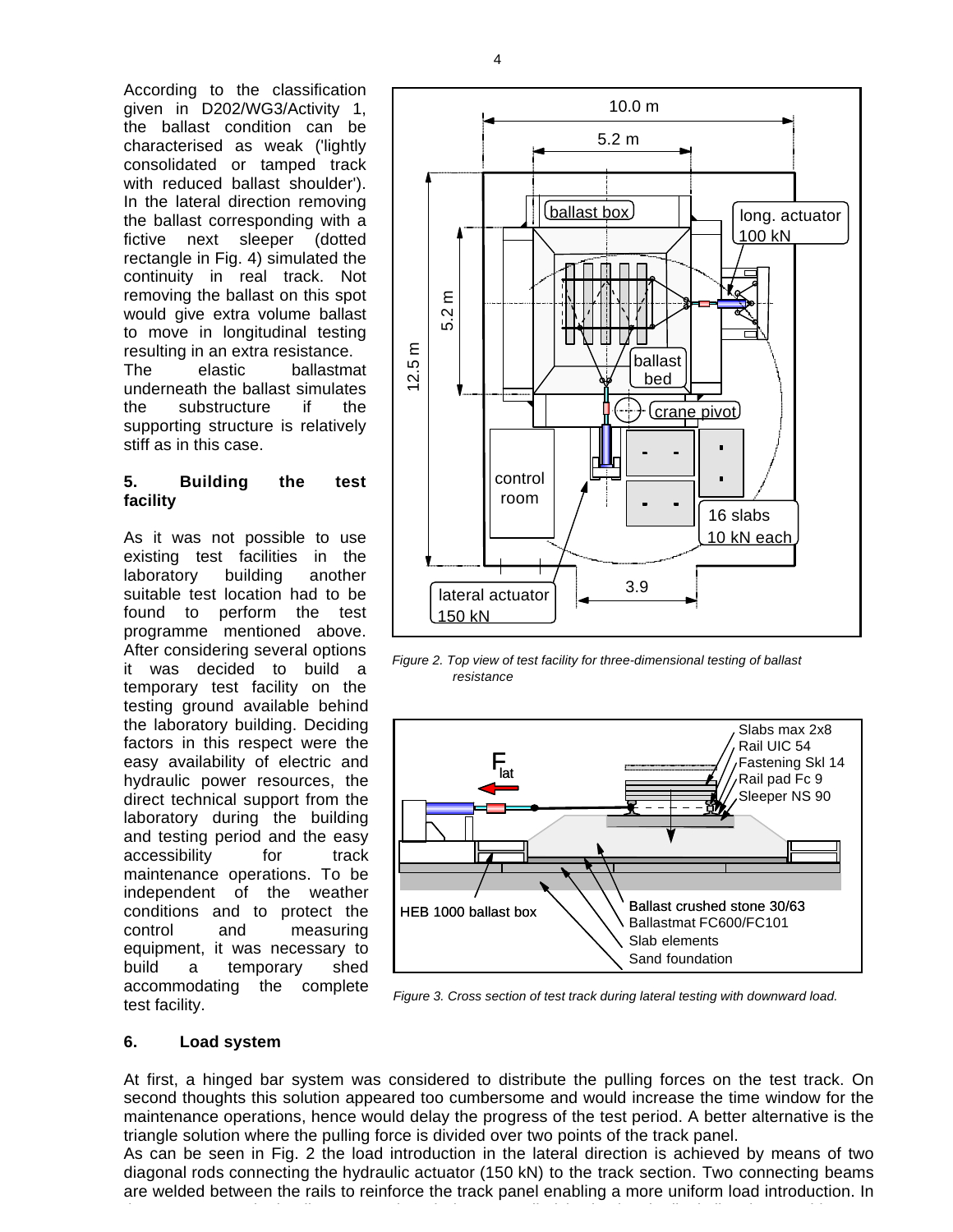however the longitudinal actuator was mounted in a special device allowing the longitudinal actuator to 'follow' the transversal movement without rotation during the execution of type iii tests.

Both actuators are programmed under displacement control to fulfil a complete measurement with a constant low velocity of 10 mm/min. However, in the mixed tests the longitudinal actuator, which must maintain a constant longitudinal load level, operates under load control.

The hydraulic power was acquired from a pumping house, which was located at a distance of 50 m from the testing shed.

The variable vertical load was put on the track by dead weight existing of concrete slabs with dimensions 2m x 1.5m x 10cm, weighing 9.95 kN each.

# **7. Measurements**

According to the Test Specification, in some test cases the complete resistance relationship must be measured while in other cases it is acceptable to determine the maximum resistance force only. Because all measurements are automatically and digitally recorded it was easier to measure always the complete resistance relationship and determine the maximum value afterwards (if wanted).

Fig. 4 shows the location and direction, code, channel and application of all twelve transducers used in the test. The displacement transducers are LVDT's, except D5 and D6, which are potentiometers. These lateral and longitudinal displacements are significant (200 mm may be necessary in the lateral case, 50 mm is expected in the longitudinal case). The track related displacements are absolute. To this end the displacement holders are fixed to stiff unloaded reference beams connected to the ballast containing box. The twelve transducers and one extra channel for the power supply were automatically measured and digitally recorded simultaneously. The measuring equipment was installed in a temporary control room. The PCsystem was provided with a data-acquisition board and appropriate software.

During each ballast resistance tests all thirteen measuring channels were scanned nearly simultaneously at a rate of 1 Hz. Before testing all transducers had been calibrated in the range of application. The data were processed using several software packages.



*Figure 4. Location and direction of measured forces and*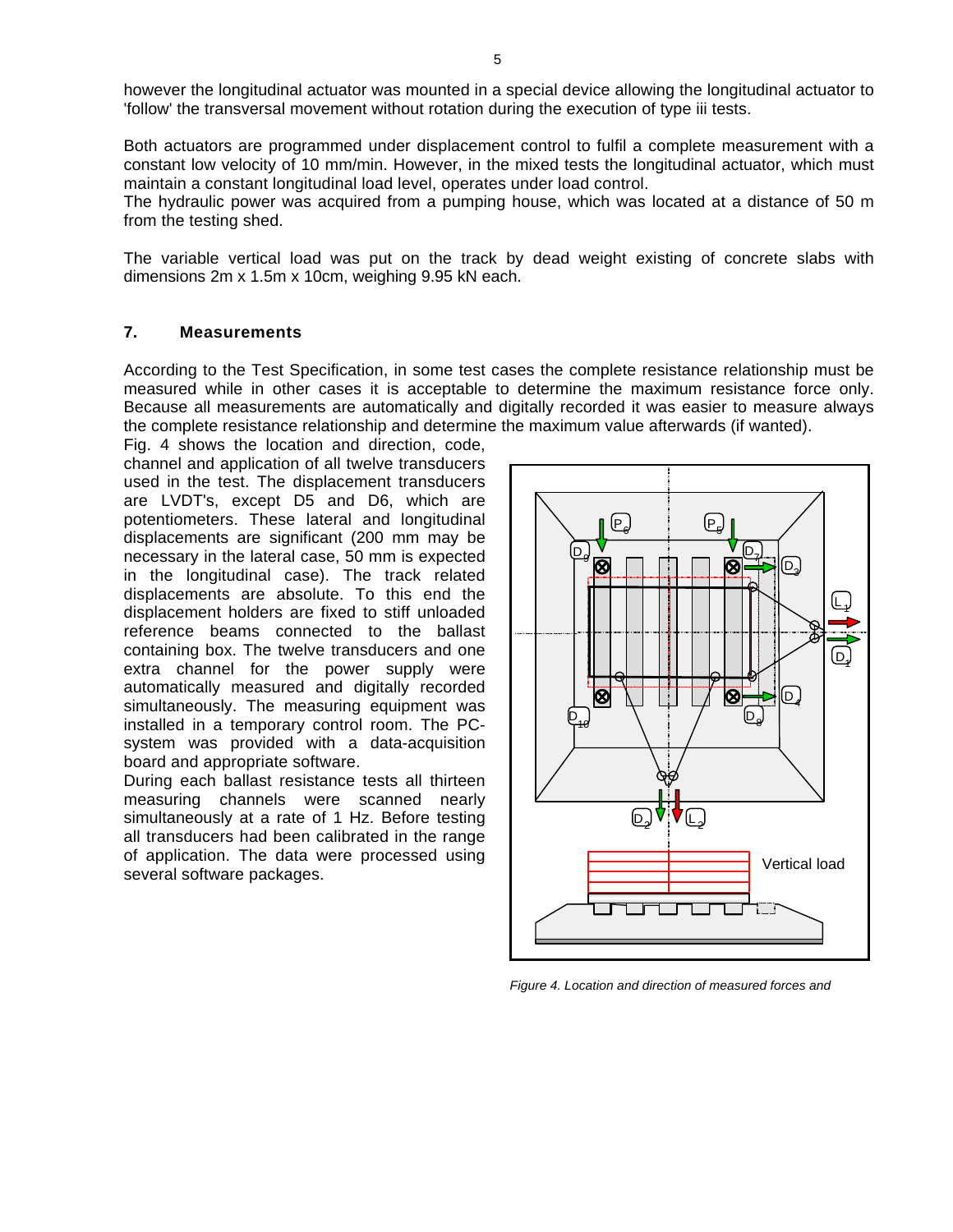### **8. Results**

#### **8.1 Lateral resistance of the track panel in ballast**

To analyse the results from the measurement data the appropriate columns for force and displacement were transferred into the Matlab environment. Here a data reduction took place and an automatic curve fitting routine was applied to produce the best fit of the data based on the formula:

$$
F = c_1 x e^{-l_1 x} + c_2 (1 - e^{-l_2 x})
$$
 (1)

where  $F=$  the lateral force;  $x =$  the lateral displacement,  $c_1$  and  $c_2$  are two linear and  $\lambda_1$  and  $\lambda_2$  are two nonlinear curve-fit parameters. It should be stressed that formula (1) is used here as a mathematical approximation only and does not claim any physical meaning.

Figure 5 shows one graphical result for the lateral resistance without both longitudinal and vertical load and its curve-fit approximation.

As this curve fit function gives a very good approximation of the experimental data, it is very easy now to obtain mathematically the values of the particular points Wp, Fp, FL and WL (see for definition Figure 1).

The relationship between the peak lateral resistance Fp and the minimum lateral resistance Fl is drawn in Fig. 6. Apparently, the relation is rather linear. The trendline is also given.

Another interesting relation exists for

relation, depicted in Fig. 7, can be approximated by the following trendline:

$$
Fp_{\text{lat}} = 0.7247V + 9.0119 \tag{2}
$$

This result corresponds well with the corresponding lateral results found by other researchers [1]:

BR Data :Fp = 0.665V + 8.978 TUD Data :Fp = 0.725V + 9.012 US Data :Fp = 0.860V + 6.851 DB Data :Fp:= 0.872V + 11.204



*Figure 5. Lateral resistance track in ballast*



*Figure 6. Relationship between peak and lateral load resistance.*

the lateral resistance versus the vertical extra load to determine the coefficient of friction. This



*Figure 7. Peak lateral resistance versus vertical load; Longitudinal load = 0.*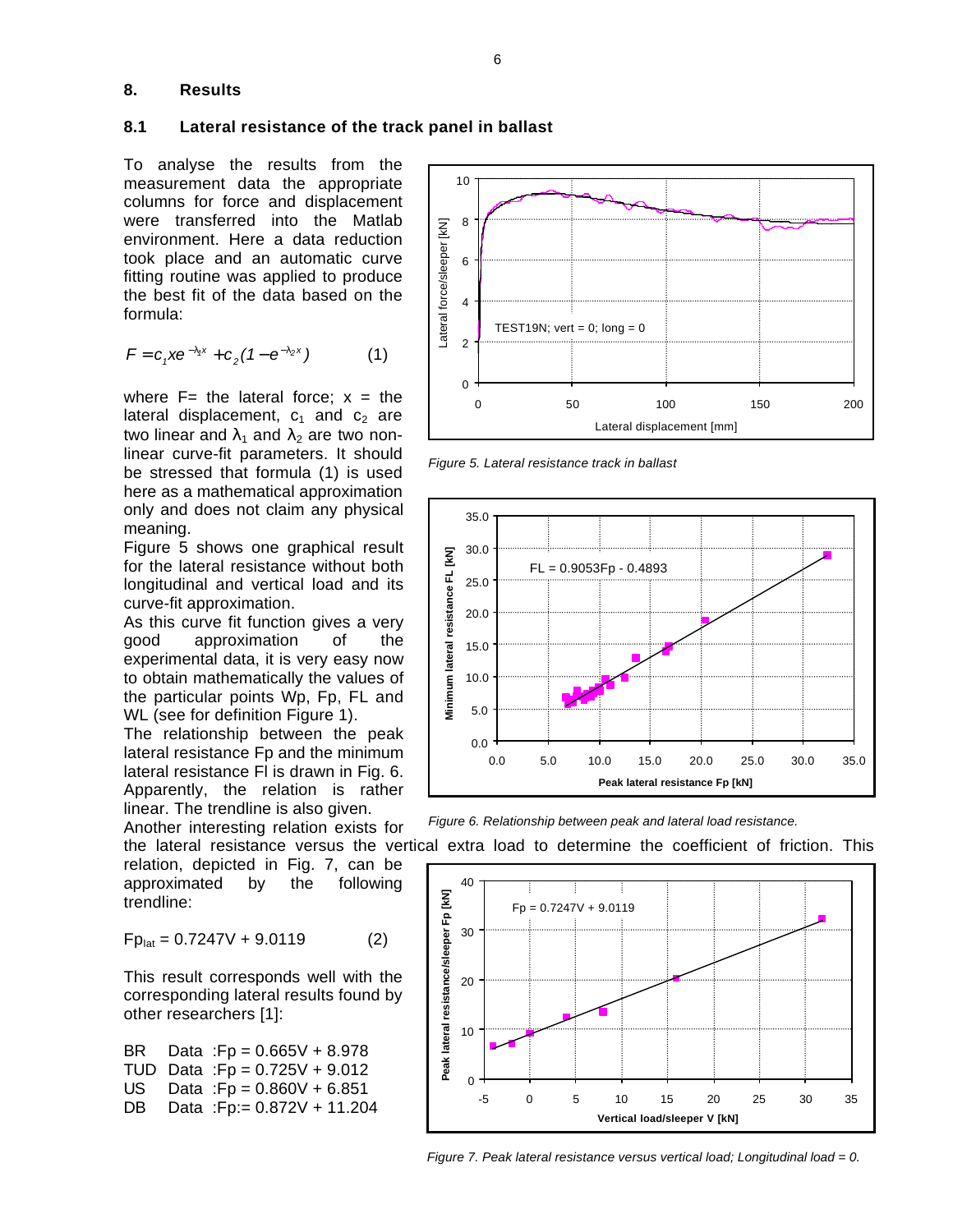## **8.2 Longitudinal resistance of the track panel in ballast**

In general, the curves of the longitudinal resistance have the same form as the lateral curves. For the analysis of the longitudinal resistance the same curve-fit formula (1) could be used. Of course, the symbols F and x now stand for the longitudinal force and displacement, respectively.

The variation in the test results is somewhat higher as is the case with the lateral tests, probably due to the variable condition of the ballast part in front of the track panel.

### **8.3 Lateral resistance test of the track panel with mixed Fvert/Flong**

The relation between the peak lateral load and the value of the constant longitudinal force is depicted in Fig. 8 for different values of the vertical load.

This picture can be regarded as a projection of the 3D spatial points on the first quadrant of the Flat/Flong plane. The numbers in the diagram refer to the test number. The test point number 7N is found by interpolation of the test points 6 and 7.

The points from the longitudinal tests 13, 14, 15N, 17, 18 and 20N (without lateral load) are only presented in the diagram as a reference to indicate the 100 % peak value of the longitudinal tests. They should not be considered as valid lateral load point. Therefore, the lines sections, leading to these points, are dotted.

According to the expected behaviour, these relations should have an elliptical form. For low vertical loads, this behaviour is more or less confirmed, For high vertical loads, the peak lateral resistance tends to become independent of the pre-set longitudinal load



*Figure 8. Lateral peak resistance points in mixed tests*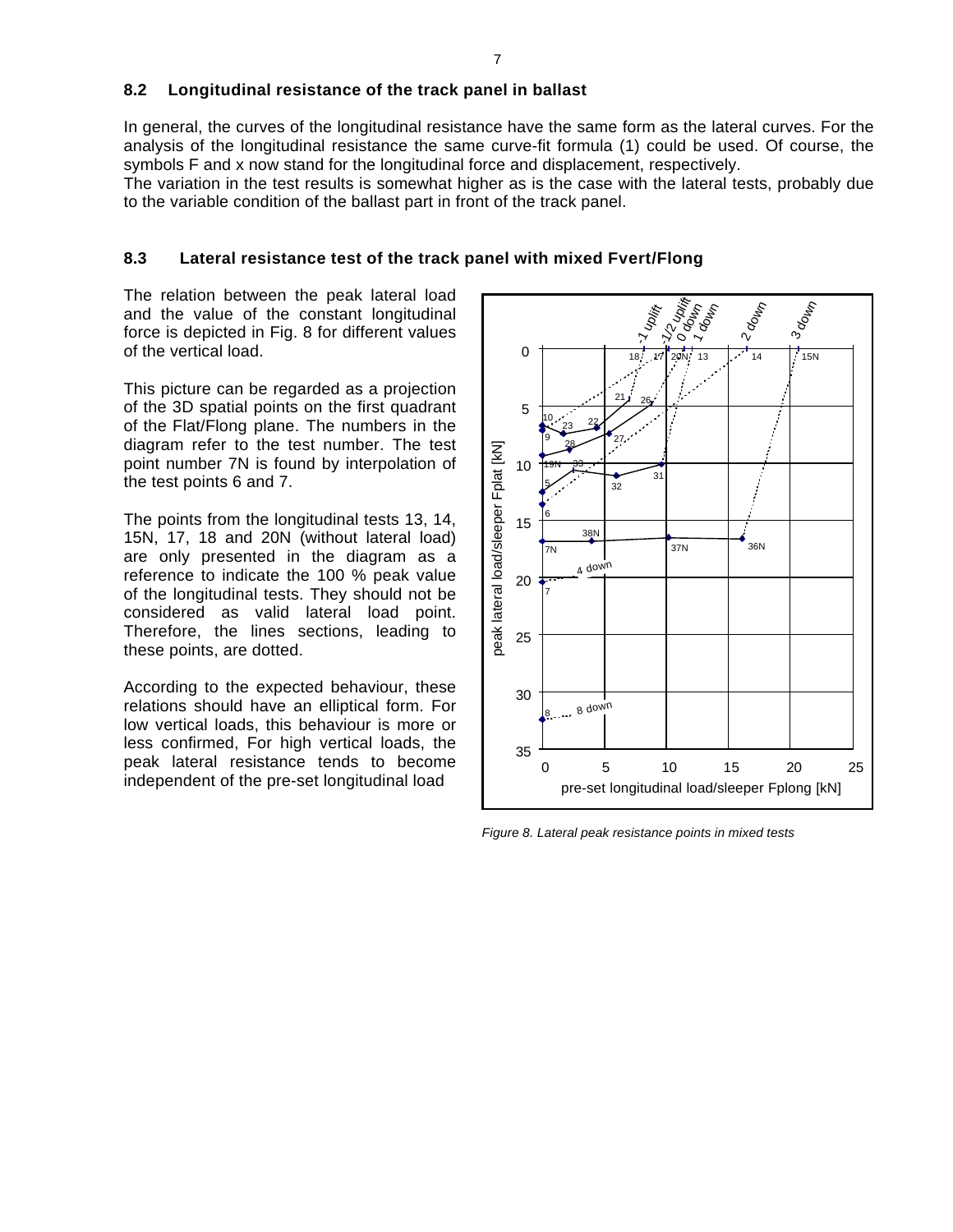# **8.4 Vertical displacement of the track panel with mixed Fvert/Flong**

In Figure 9 a typical three-dimensional picture is given of the vertical displacement of the test track in different loading situations, based on the four vertical displacements measurements at the corners of the test track panel. The position of the rectangle, representing the track panel (consisting of 2 rails and 5 sleepers) is given at the beginning, half-way and at the end of the test period. As shown in this example, the vertical movement can be quite substantial. In some cases, as the one drawn in the figure, the vertical displacement exceeds 40 mm.



*Figure 9. Example vertical displacement of track panel in ballast with mixed loads*

# **8.5 Longitudinal resistance of rail to fixed sleeper (Flat = 0)**

In a separate test rig in the laboratory the longitudinal load was also measured as a function of the longitudinal rail displacement relative to the sleeper. The same type of railsleeper assembly and loading conditions were applied as in the track panel in ballast.

It is interesting to compare both results with each other. In Figure 10 both results have been drawn, together with their trendlines. Apparently, for relative low vertical forces, the resistance of the fastening system is greater than the track panel in ballast. However, there is a clear indication that the two lines probably will cross each



*Figure 10. Comparison of the peak longitudinal resistances, measured in the track*

other at about  $V = 15$  kN/sleeper (equivalent of two supports). This means under higher vertical forces the longitudinal resistance is limited by the ballast resistance and not by the fastening system. It should be noted, however, that in both experimental cases only vertical forces were acting on the railheads and no longitudinal friction forces were allowed to develop, as can be expected in practical circumstances

For the unloaded case  $(V=0)$  the resistance rail/sleeper is 1.73 higher than the corresponding resistance track panel to ballast, which is of importance in breathing zones of CWR track.